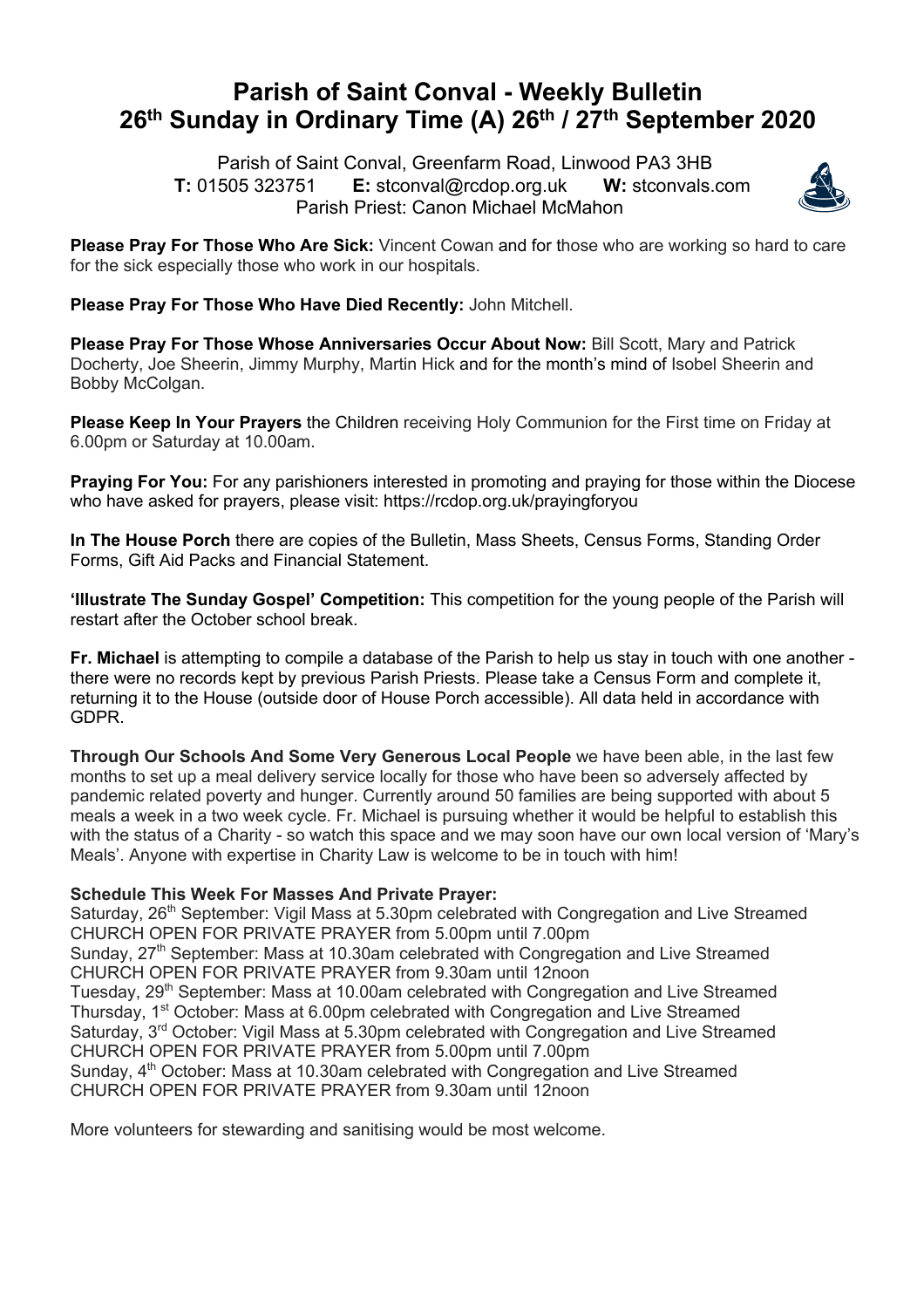### **The Diocese Has Advised Fr. Michael And All The Parishes As Follows:**

Mass with a Congregation MAY now be celebrated in line with restricted congregation and with the necessary stewarding and sanitising measures in place. Baptisms, Marriages and Funerals may be celebrated with restricted congregation, Churches continue to be open for private prayer with the necessary stewarding and sanitising measures in place.

At Sunday or weekday Mass the maximum number of participants is 50 (we can accommodate 40 in St. Conval's) At a celebration of Baptism the maximum number of participants is 20

At a celebration of Marriage the maximum number of participants is 20

At a Funeral the maximum number of participants is 20

Always subject to the physical distance rule of 2 metres

Face coverings must be worn at all public Masses or Liturgies

N.B. No congregational singing, no leaflets or hymn books, no Votive candles and Church buildings to be well ventilated

The offertory collection will be collected as the parishioners enter or exit the Church, placing the offerings in baskets or containers left for the purpose. (In St. Conval's, the offertory collections should be placed in the basket at the main door when entering and any second collections should be placed in the basket at the side door when leaving.)

**So For Us In St. Conval's:** We have set up an internet Booking Form to request a place at Mass in the coming week. Please use this link rather than emailing the Parish, we seem to have evolved a useful method and timings for booking, so on the link that follows, requests for a place at Mass are available from 7 days until 24 hours before the celebration of Mass on the Internet, from 24 hours until 2 hours before the celebration of Mass telephone bookings to the Parish can be requested. Fr. Michael will send you an email or call you back to confirm you have a place, you can come on spec if you wish and if there is space, we will be delighted to welcome you but cannot quarantee a place! Our link for Internet booking is

#### https://forms.gle/ZU2pJCq3s2GyFHnA8

this will centralise and manage booking for us in a way that will avoid errors and misunderstandings - we hope! If there is a place available, you will receive an email (normally 24 hours prior to the Mass) confirming your booking request. There is no Obligation to attend Sunday Mass at the moment. If you are assigned a place, please arrive in good time (as places still vacant at the time Mass is due to begin will be given to those not able to book in advance), please tell the Stewards who you are - to indicate your presence on the sheet that lists those attending. Please wear a face covering. Please follow the direction of the Stewards and occupy only the seat you are given. Please do not wander around the Church. At the end of Mass please leave by the side door following the direction of the Stewards, so that we can keep our distance as we leave. The Church will remain open after Mass for prayer. We will try to evolve our plans to accommodate the demand in the weeks ahead. The reason why there is not Mass daily at the moment is that we require to clean the Church between each Celebration and, as Fr. Michael has had two Funerals a week during lockdown, this will leave a couple of days in the week when Funerals can be celebrated with the family without having to call people who have booked to tell them they may not attend. If you have booked ahead and then discover you cannot attend, please call to inform us, and someone else can take your place. This has worked well through our first few weeks - so thank you for your co-operation, for your patience and understanding.

**Hour Of Mercy 2020:** Bishop John Keenan and The Friends of Divine Mercy Scotland invite you to an Hour of Mercy and Reconciliation on Tuesday, 29<sup>th</sup> September 2020 at The Diocesan Divine Mercy Shrine, St. Mary's Parish, 163 George Street, Paisley PA1 2UN at 6.00pm. This is a wonderful opportunity for those who have not gone for confession since the lockdown. Priests will available for confession. To book your ticket visit: https://tinyurl.com/yyz9kxbd or email: stmarypaisley@rcdop.org.uk or call the Church House, tel. 0141 889 2602.

**Marriage Matters - 26th Sunday In Ordinary Time:** Maintain a common purpose. Remember our courting days and the long, thrilling conversations we had about our future together. They were part of our falling in love and of establishing a common purpose in married life. St. Paul reminds us of the mark of a Christian: "Be united in your convictions and your love, with a common purpose and a common mind." (Ezekiel18: 25-28 Philippians 2: 1-11 Matthew 21: 28-32)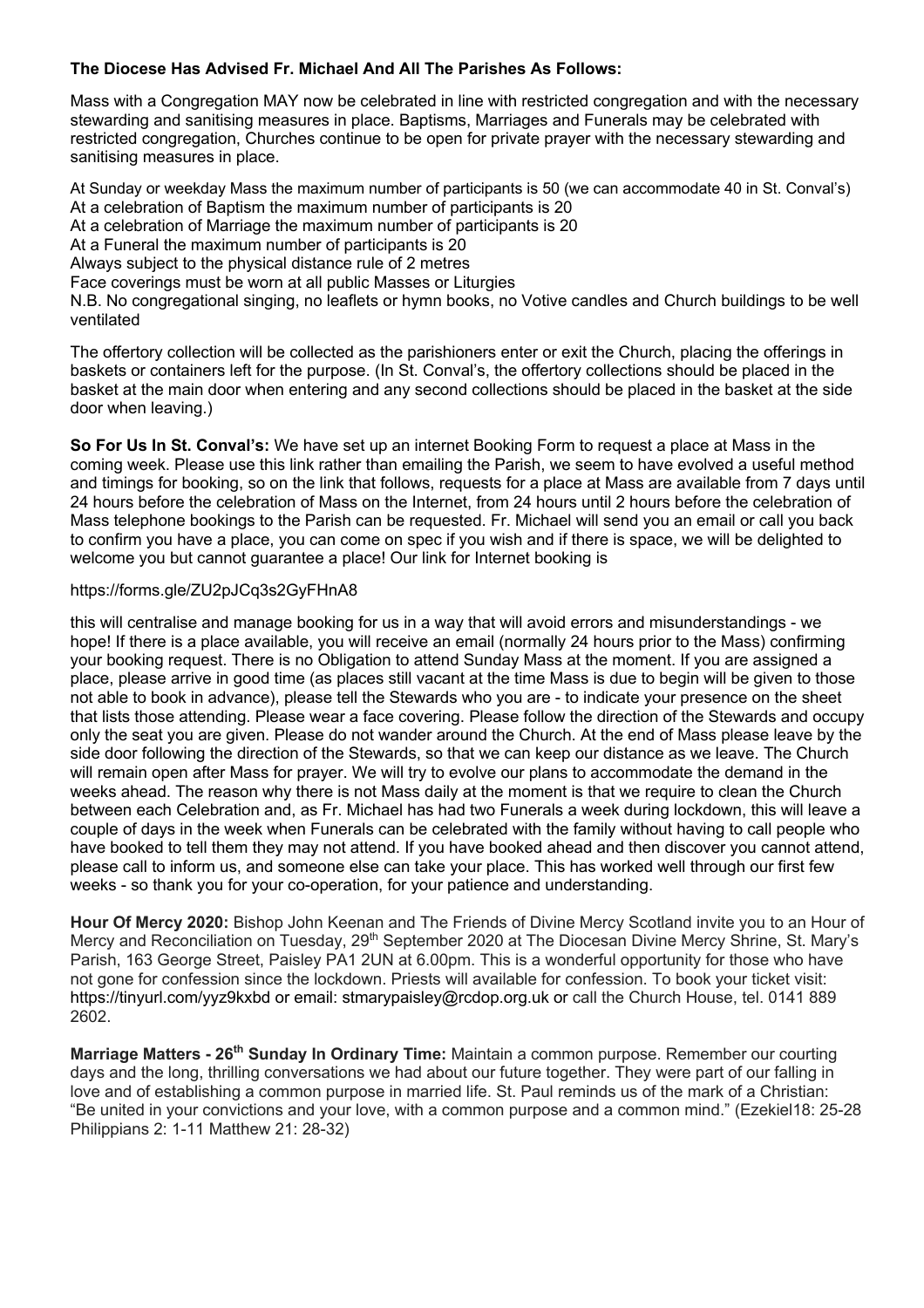## **Pastoral Letter On the Recovery of Parish Life after Lockdown September 2020**

Dear Brothers and Sisters,

I want to write to you as lockdown relaxes and our schools return after summer holidays, and as our churches recommence public Masses and plan for the full resumption of parish life in the months ahead.

Above all, I want to commend and thank our parish priests and you, our parishioners, for coming together so marvellously and getting through the lockdown as a strong family of faith. I know how difficult life has been for you behind the scenes and yet, despite so many anxieties and upsets, your response in faith has been quite exemplary.

I want to thank our parish priests for their heroic efforts in reaching out to our sick and dying, in burying our loved ones and ensuring you were involved and comforted during their funeral rites. I thank our priests who reached out to you online and ensured you could participate in parish Masses and Devotions, or who buoyed you up in your faith with online Teachings and Reflections.

I want to thank you, too, for the equally heroic way you supported our priests and parishes by attending online Masses, or sending in your offertory collections or helping to get parish websites and bulletins up and running.

It is difficult to express our gladness as our churches opened for private prayers and public Masses, nor the joy of our first gatherings for Sunday Mass. Many of you immediately came to Mass, made possible by the generosity of our priests who put on extra Masses so that as many of you as possible could attend. I warmly encourage them to keep up this practice until the restrictions are relaxed. It was also down to the gargantuan efforts of parish volunteers who got booking systems up and running and supplied an army of volunteers to sanitise our churches.

As our schools have reopened, our parish priests and Head Teachers, both Primary and Secondary, have worked together in the most impressive way to see to First Holy Communions and Confirmations that were postponed in lockdown. I can honestly say I have never seen our parishes, schools and parents work so well together, and with one heart, to ensure our young ones experience their Big Day of receiving the Sacraments. By all accounts these celebrations have been truly beautiful occasions.

I also commend Monsignor Gerry Gallagher, Fr. Paul Brady, Canon Tom Boyle and our Office staff who kept us well advised and up to date on infection control protocols coming from the Scottish Government and the Bishops Conference. It is to their credit that, God willing, there have been no cases of infection in our churches.